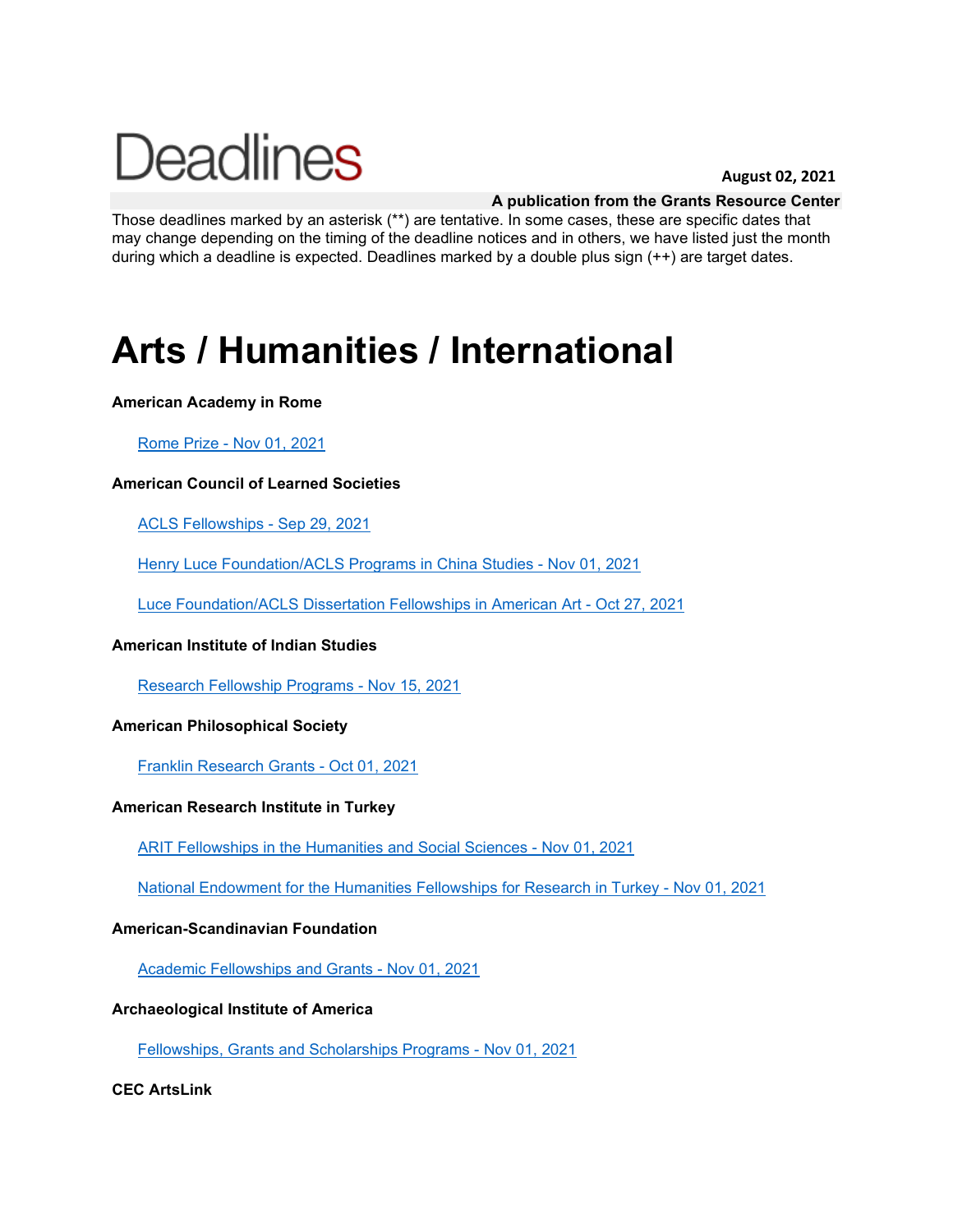[ArtsLink Fellowships Exchange Programs -](http://www.aascu.org/grc/gs/print.aspx?rec=639) Nov 30, 2021

#### **Columbia University Society of Fellows in the Humanities**

[Postdoctoral Fellowships in the Humanities -](http://www.aascu.org/grc/gs/print.aspx?rec=219) Oct 04, 2021

#### **Council for International Exchange of Scholars**

[Fulbright International Education Administrators Program -](http://www.aascu.org/grc/gs/print.aspx?rec=13) Nov 01, 2021

[Fulbright Scholar-in-Residence Program -](http://www.aascu.org/grc/gs/print.aspx?rec=1722) Oct 15, 2021

#### **DAAD: German Academic Exchange Service**

[German Studies Research Grants and Stays -](http://www.aascu.org/grc/gs/print.aspx?rec=723) Nov 01, 2021 \*\*

#### **Dumbarton Oaks Research Library and Collection**

[Residential Fellowships -](http://www.aascu.org/grc/gs/print.aspx?rec=240) Nov 01, 2021

#### **Graham Foundation**

[Grant Programs -](http://www.aascu.org/grc/gs/print.aspx?rec=673) Nov 15, 2021

#### **Grammy Museum**

[Scientific Research and Archiving and Preservation Projects -](http://www.aascu.org/grc/gs/print.aspx?rec=1743) Nov 01, 2021

#### **Howard Foundation**

[Fellowship Program -](http://www.aascu.org/grc/gs/print.aspx?rec=97) Nov 01, 2021

#### **Huntington Library & Art Gallery**

[Research Fellowships in Humanities \(Predoctoral and Postdoctoral\) -](http://www.aascu.org/grc/gs/print.aspx?rec=263) Nov 15, 2021

#### **Institute of Museum and Library Services**

[Inspire! Grants for Small Museums -](http://www.aascu.org/grc/gs/print.aspx?rec=3553) Nov 15, 2021

[Museum Grants for African American History and Culture -](http://www.aascu.org/grc/gs/print.aspx?rec=2070) Nov 15, 2021

[Museums for America -](http://www.aascu.org/grc/gs/print.aspx?rec=287) Nov 15, 2021

[National Leadership Grants for Museums -](http://www.aascu.org/grc/gs/print.aspx?rec=688) Nov 15, 2021

#### **Japan Society for the Promotion of Science**

[Invitation Fellowship Programs for Research in Japan -](http://www.aascu.org/grc/gs/print.aspx?rec=983) Nov 2021 ++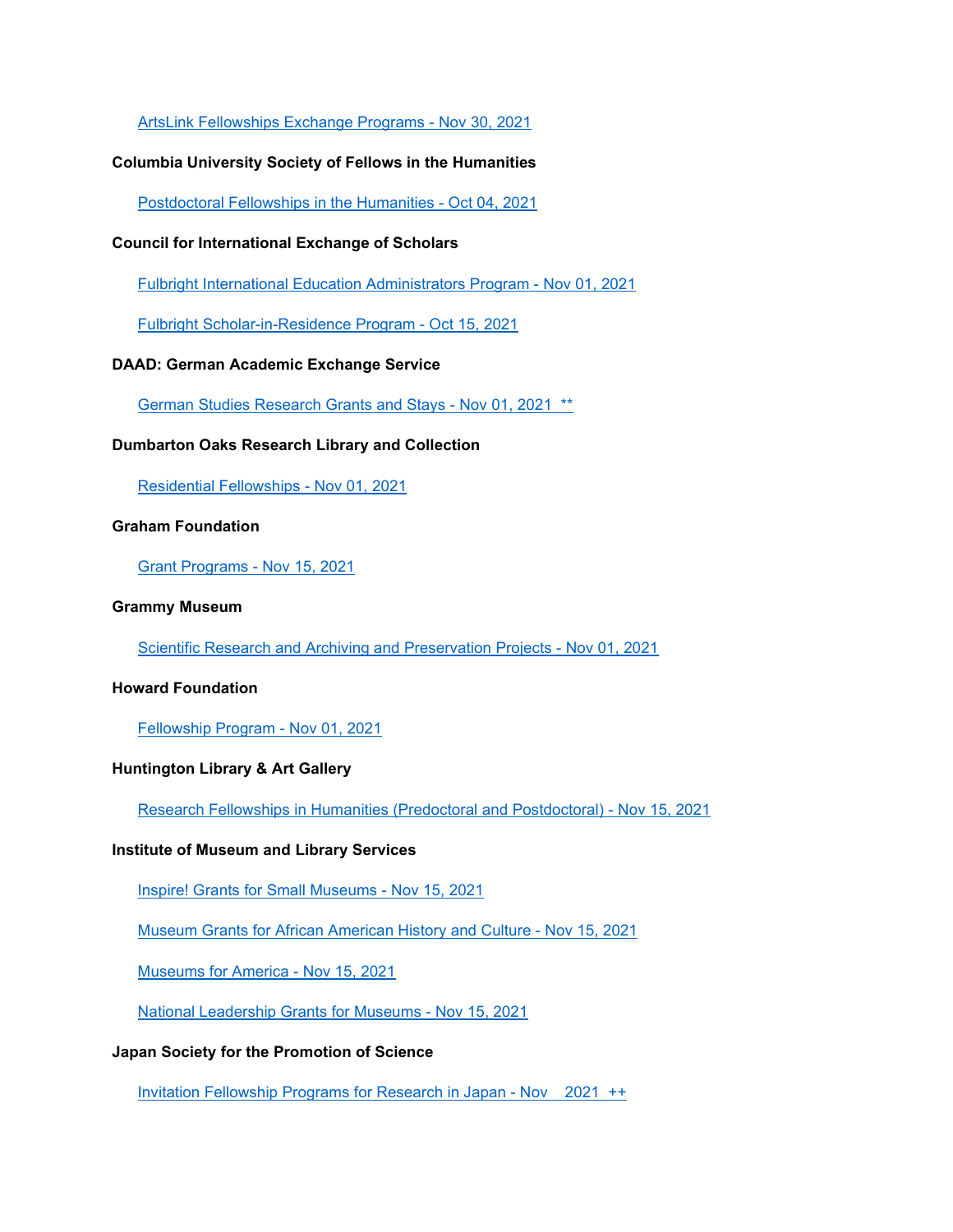#### **John Simon Guggenheim Memorial Foundation**

[Fellowships to Assist Research and Artistic Creation -](http://www.aascu.org/grc/gs/print.aspx?rec=89) Sep 2021 ++

#### **Lady Davis Fellowship Trust**

[Fellowships Abroad in Israel -](http://www.aascu.org/grc/gs/print.aspx?rec=982) Nov 30, 2021 \*\*

#### **National Endowment for the Humanities**

[Fellowships Open Book Program -](http://www.aascu.org/grc/gs/print.aspx?rec=3590) Nov 15, 2021

#### **National Gallery of Art**

[Research Fellowships -](http://www.aascu.org/grc/gs/print.aspx?rec=282) Oct 15, 2021

#### **Newberry Library**

[Long-Term and Short-Term Fellowships -](http://www.aascu.org/grc/gs/print.aspx?rec=879) Nov 01, 2021

#### **Rockefeller Archive Center**

[Grant Programs -](http://www.aascu.org/grc/gs/print.aspx?rec=1909) Oct 15, 2021

#### **Russell Sage Foundation**

[Research and Scholar Programs -](http://www.aascu.org/grc/gs/print.aspx?rec=410) Nov 10, 2021

#### **Samuel H. Kress Foundation**

[Kress Fellowships -](http://www.aascu.org/grc/gs/print.aspx?rec=1577) Nov 30, 2021

#### **Stanford Humanities Center**

[External Faculty Fellowships -](http://www.aascu.org/grc/gs/print.aspx?rec=259) Oct 01, 2021

#### **Weill (Kurt) Foundation for Music**

[Grants Program -](http://www.aascu.org/grc/gs/print.aspx?rec=812) Nov 01, 2021

#### **Woodrow Wilson International Center for Scholars**

[Woodrow Wilson Center Fellowships -](http://www.aascu.org/grc/gs/print.aspx?rec=2036) Oct 01, 2021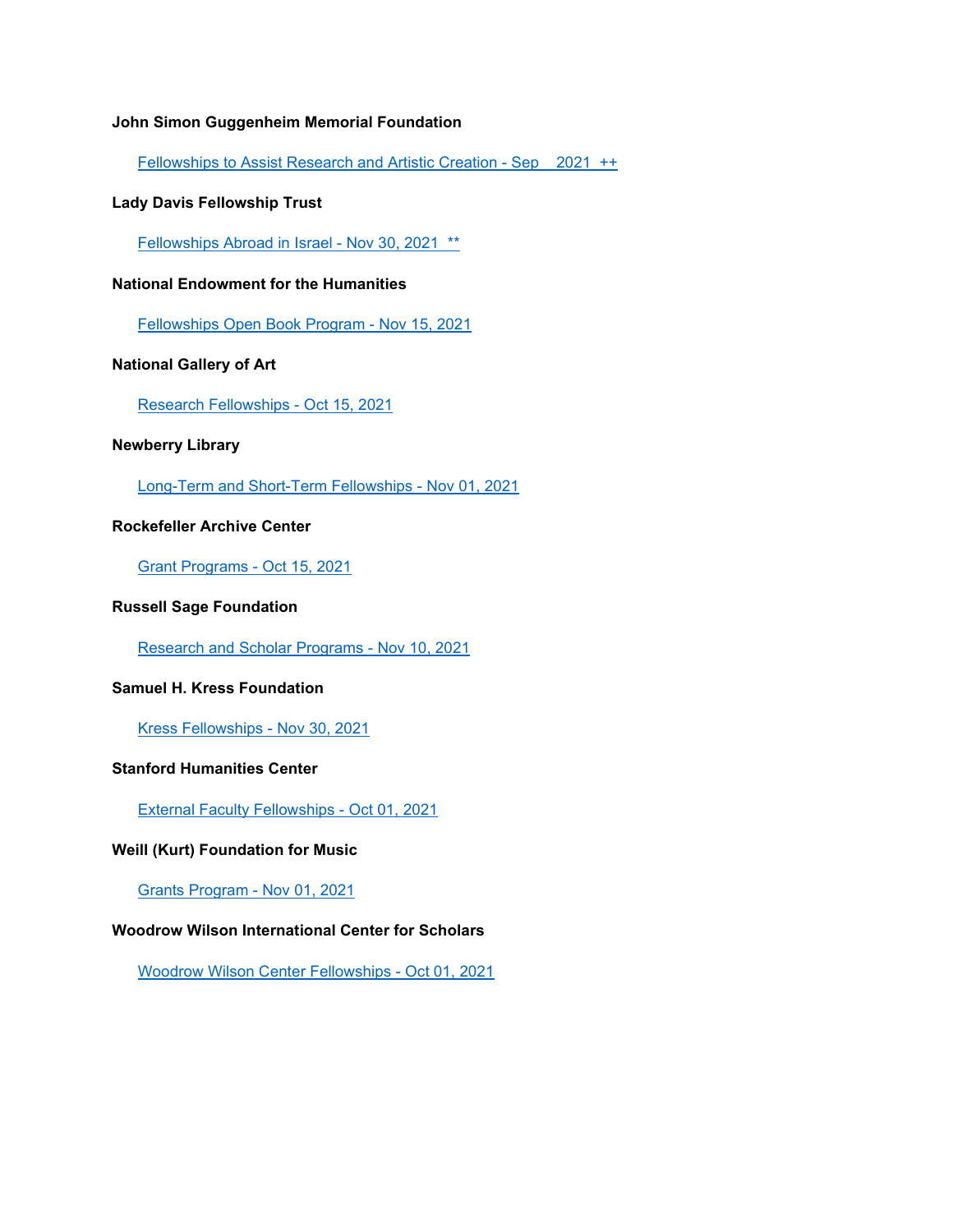### **Education / Economic and Community Development**

#### **American Association of University Women Educational Foundation**

[American Fellowships -](http://www.aascu.org/grc/gs/print.aspx?rec=256) Nov 01, 2021

[Career Development Grants -](http://www.aascu.org/grc/gs/print.aspx?rec=2199) Nov 15, 2021

#### **Dow Jones Newspaper Fund**

[Summer Internships in Editing and Reporting -](http://www.aascu.org/grc/gs/print.aspx?rec=1320) Nov 05, 2021

#### **Institute of Museum and Library Services**

[Museums Empowered: Professional Development Opportunities for Museum Staff -](http://www.aascu.org/grc/gs/print.aspx?rec=3552) Nov 15, 2021

#### **Marketing Science Institute**

[Alden G. Clayton Doctoral Dissertation Competition and Research Grants -](http://www.aascu.org/grc/gs/print.aspx?rec=787) Sep 03, 2021 ++

#### **National Academy of Education**

[NAEd/Spencer Postdoctoral Fellowship Program -](http://www.aascu.org/grc/gs/print.aspx?rec=408) Nov 17, 2021

#### **National Council of Teachers of English**

[Research Awards -](http://www.aascu.org/grc/gs/print.aspx?rec=320) Oct 2021 ++

#### **Open Society Institute**

[Open Society Grants, Scholarships, and Fellowships -](http://www.aascu.org/grc/gs/print.aspx?rec=1260) Nov 2021 ++

#### **Spencer Foundation**

[Research-Practice Partnership Grants -](http://www.aascu.org/grc/gs/print.aspx?rec=2284) Nov 10, 2021

#### **State Justice Institute**

[SJI Grant Programs -](http://www.aascu.org/grc/gs/print.aspx?rec=431) Nov 01, 2021

#### **U.S. Department of Agriculture**

[Agriculture Innovation Center Program -](http://www.aascu.org/grc/gs/print.aspx?rec=3777) Sep 27, 2021

#### **U.S. Department of Education**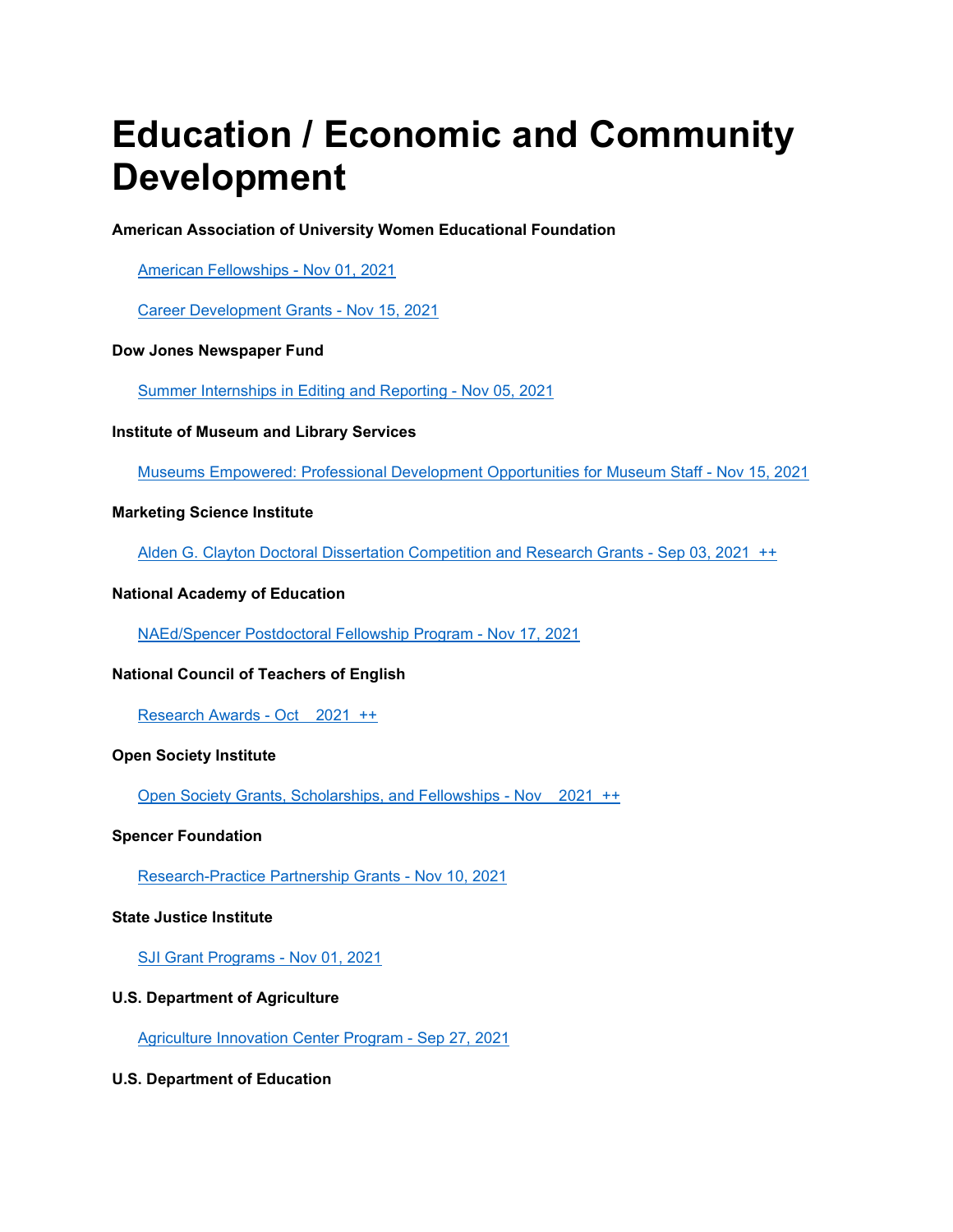[Project School Emergency Response to Violence \(SERV\) -](http://www.aascu.org/grc/gs/print.aspx?rec=2511) Nov 2021 ++

#### **U.S. Environmental Protection Agency**

[Brownfields Program -](http://www.aascu.org/grc/gs/print.aspx?rec=3496) Oct 05, 2021

[Children's Healthy Learning Environments -](http://www.aascu.org/grc/gs/print.aspx?rec=3616) Sep 10, 2021

#### **U.S. Office of Personnel Management**

[Presidential Management Fellows Program -](http://www.aascu.org/grc/gs/print.aspx?rec=1077) Oct 12, 2021

#### **VentureWell**

[Grants Program -](http://www.aascu.org/grc/gs/print.aspx?rec=874) Nov 04, 2021

### **Health**

#### **Academic Pediatric Association**

[Young Investigator Awards -](http://www.aascu.org/grc/gs/print.aspx?rec=2736) Oct 01, 2021

#### **Agency for Healthcare Research and Quality**

[AHRQ Conference Grant Programs \(R13\) -](http://www.aascu.org/grc/gs/print.aspx?rec=745) Nov 01, 2021

[Health Services Research Dissertation Program \(R36\) -](http://www.aascu.org/grc/gs/print.aspx?rec=405) Nov 01, 2021

 [Patient Safety Learning Laboratories: Advancing Patient Safety through Design, Systems](http://www.aascu.org/grc/gs/print.aspx?rec=3774)  [Engineering,](http://www.aascu.org/grc/gs/print.aspx?rec=3774)

#### **American Brain Tumor Association**

[Research Fellowships and Grants -](http://www.aascu.org/grc/gs/print.aspx?rec=1011) Nov 2021 ++

#### **American Foundation for Suicide Prevention**

[Research Grants -](http://www.aascu.org/grc/gs/print.aspx?rec=758) Nov 15, 2021

#### **American Gastroenterological Association Research Foundation**

[Research Awards, Grants, & Fellowships -](http://www.aascu.org/grc/gs/print.aspx?rec=675) Nov 10, 2021

#### **American Otologic Society**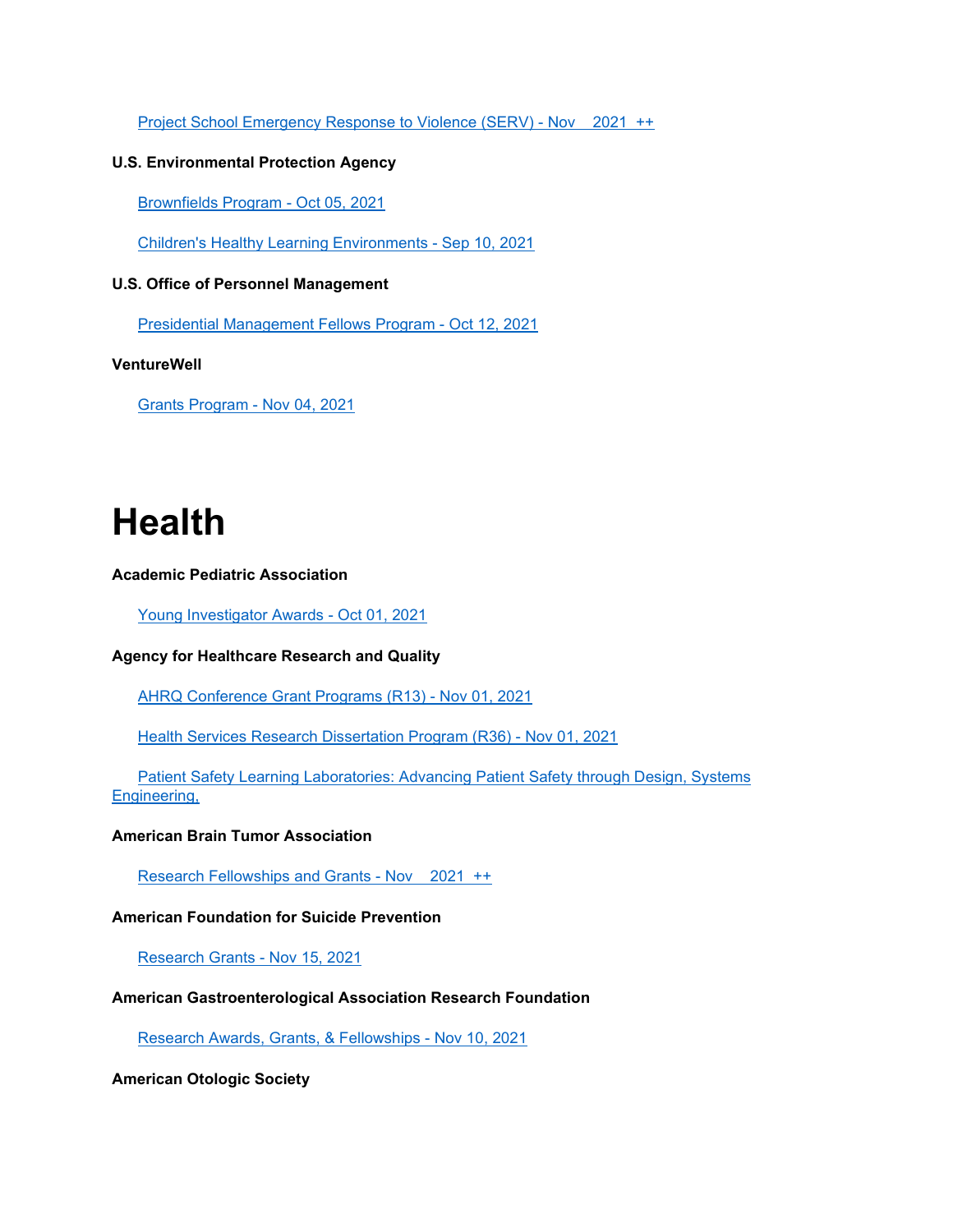#### [Research Grant Awards and Training Fellowships -](http://www.aascu.org/grc/gs/print.aspx?rec=330) Nov 01, 2021

#### **American Philosophical Society**

[Daland Fellowships in Clinical Investigation -](http://www.aascu.org/grc/gs/print.aspx?rec=739) Sep 15, 2021

#### **American Society of Clinical Oncology**

[Cancer-Related Funding Opportunities -](http://www.aascu.org/grc/gs/print.aspx?rec=802) Sep 23, 2021

#### **American Society of Hematology**

[ASH Research Programs and Awards -](http://www.aascu.org/grc/gs/print.aspx?rec=3297) Nov 2021 ++

#### **BrightFocus Foundation**

[Research Grants \(Alzheimer's, Glaucoma, Macular Degeneration\) -](http://www.aascu.org/grc/gs/print.aspx?rec=634) Nov 01, 2021

#### **Christopher and Dana Reeve Foundation**

[Quality of Life Grants -](http://www.aascu.org/grc/gs/print.aspx?rec=1227) Oct 14, 2021 \*\*

#### **Gerber Foundation**

[Research Grants -](http://www.aascu.org/grc/gs/print.aspx?rec=1263) Nov 15, 2021

#### **Greenwall Foundation**

[Faculty Scholars Program in Bioethics -](http://www.aascu.org/grc/gs/print.aspx?rec=754) Sep 20, 2021

#### **Health Resources and Services Administration**

[Ryan White Programs -](http://www.aascu.org/grc/gs/print.aspx?rec=859) Nov 2021 ++

#### **International Myeloma Foundation**

[Brian D. Novis Research Grants -](http://www.aascu.org/grc/gs/print.aspx?rec=1436) Oct 01, 2021

#### **March of Dimes**

[Research Grants Program -](http://www.aascu.org/grc/gs/print.aspx?rec=314) Sep 10, 2021

#### **Mitsubishi Electric America Foundation**

[Grants for Inclusion of Youth with Disabilities -](http://www.aascu.org/grc/gs/print.aspx?rec=898) Nov 01, 2021

#### **Muscular Dystrophy Association**

[Research and Development Grants -](http://www.aascu.org/grc/gs/print.aspx?rec=429) Nov 2021 ++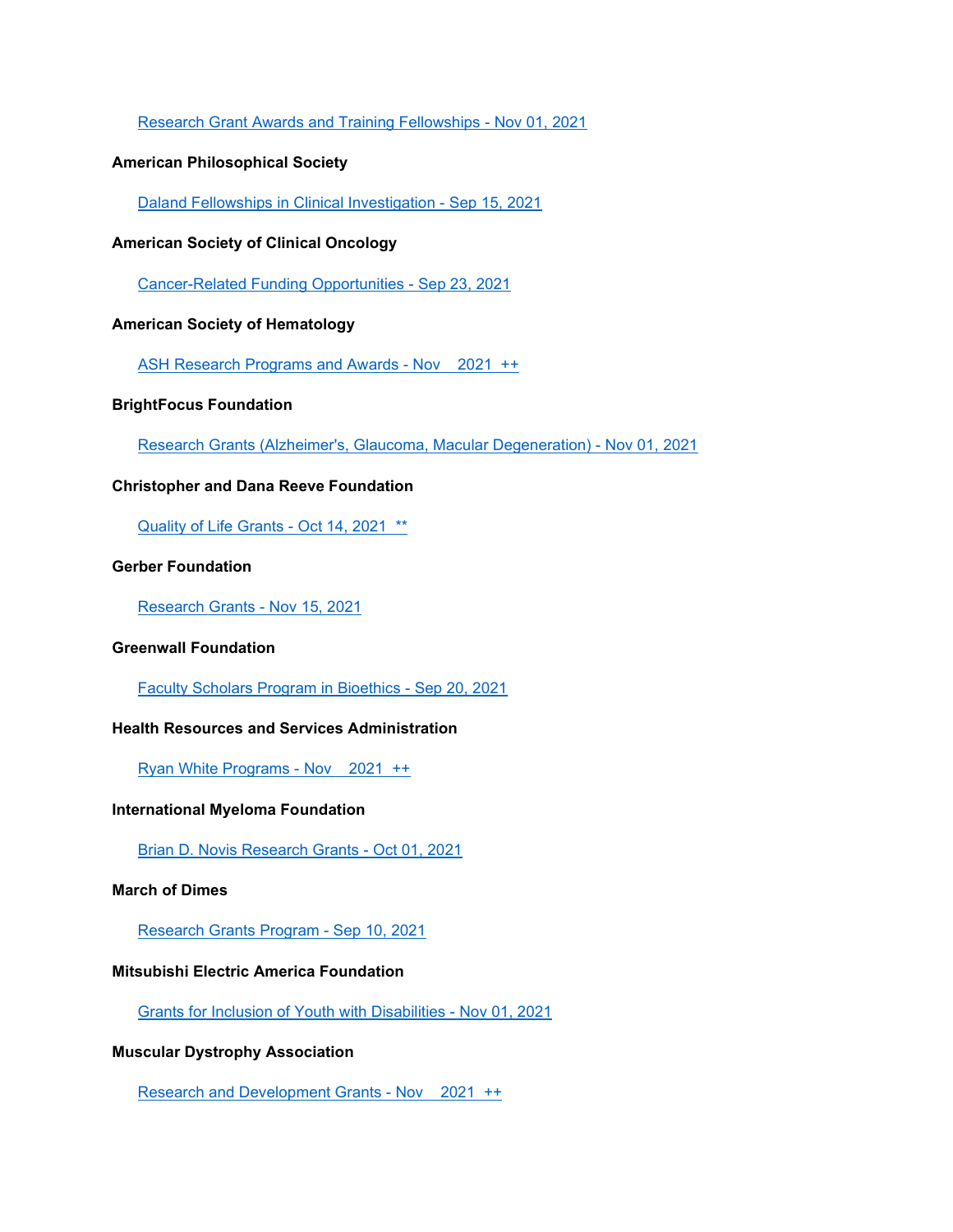#### **National Athletic Trainers Association Research and Education Foundation**

[Research and Postdoctoral Fellowship Programs -](http://www.aascu.org/grc/gs/print.aspx?rec=1702) Sep 01, 2021

#### **National Institutes of Health**

[BRAIN Initiative: Targeted BRAIN Circuits Projects-](http://www.aascu.org/grc/gs/print.aspx?rec=3790) TargetedBCP (R01 Clinical Trial Not Allowed)

[Emergency Award: Social, Behavioral, and Economic Research on COVID-19 Consortium \(U01](http://www.aascu.org/grc/gs/print.aspx?rec=3791)

[NIH Director's Pioneer Award Program \(DP1 Clinical Trial Optional\) -](http://www.aascu.org/grc/gs/print.aspx?rec=3792) Sep 10, 2021

[Small Business Innovation Research Grant \(SBIR\) Program \(Parent R43/R44\) -](http://www.aascu.org/grc/gs/print.aspx?rec=1052) Sep 05, 2021

[Division of Cancer Biology -](http://www.aascu.org/grc/gs/print.aspx?rec=53) Nov 2021 ++

[Exploratory Grant Award to Promote Workforce Diversity in Basic Cancer Research -](http://www.aascu.org/grc/gs/print.aspx?rec=3050) Nov 17, 2021

[India Collaborative Vision Research Program \(R01 Clinical Trial Not Allowed\) -](http://www.aascu.org/grc/gs/print.aspx?rec=3773) Nov 08, 2021

 [Center for Inherited Disease Research \(CIDR\) High Throughput Sequencing and Genotyping](http://www.aascu.org/grc/gs/print.aspx?rec=3652)  **[Resource](http://www.aascu.org/grc/gs/print.aspx?rec=3652)** 

[Technology Development for Single-Molecule Protein Sequencing and Single-Cell Proteome Analysis](http://www.aascu.org/grc/gs/print.aspx?rec=3788)

[Research on Current Topics in Alzheimer's Disease and Its Related Dementias \(R21 Clinical Trial](http://www.aascu.org/grc/gs/print.aspx?rec=3489)

[Mechanisms of Alcohol Tolerance \(R21 R33 Clinical Trial Optional\) -](http://www.aascu.org/grc/gs/print.aspx?rec=3770) Oct 16, 2021

[NIAID Research Education Program Advancing the Careers of a Diverse Research Workforce \(R25](http://www.aascu.org/grc/gs/print.aspx?rec=3812)

[Pediatric Immune System--Ontogeny and Development \(INTEND\) \(R01 Clinical Trial Not Allowed\) -](http://www.aascu.org/grc/gs/print.aspx?rec=3787)

[Mentored Clinical Scientist Development Program Award in Substance Use and Substance Use](http://www.aascu.org/grc/gs/print.aspx?rec=3101)

[Providing Research Education Experiences to Enhance Diversity in the Next Generation -](http://www.aascu.org/grc/gs/print.aspx?rec=3524) Nov 15,

[Research Experiences to Enhance Clinician-Scientists' Participation in NIDCD's Research \(R25](http://www.aascu.org/grc/gs/print.aspx?rec=3794)

[Early-Stage Preclinical Validation of Therapeutic Leads for Diseases of Interest to the NIDDK -](http://www.aascu.org/grc/gs/print.aspx?rec=3532) Nov

[Hematology Research -](http://www.aascu.org/grc/gs/print.aspx?rec=70) Nov 2021 ++

[NIH Obesity Research -](http://www.aascu.org/grc/gs/print.aspx?rec=2066) Nov 2021 ++

[Diabetes Research -](http://www.aascu.org/grc/gs/print.aspx?rec=67) Nov 2021 ++

[CCRP Initiative: Chemical Threat Agent-induced Pulmonary and Ocular Pathophysiological](http://www.aascu.org/grc/gs/print.aspx?rec=3772)

[Environmental Risks for Psychiatric Disorders: Biological Basis of Pathophysiology \(R01 and R21](http://www.aascu.org/grc/gs/print.aspx?rec=3562)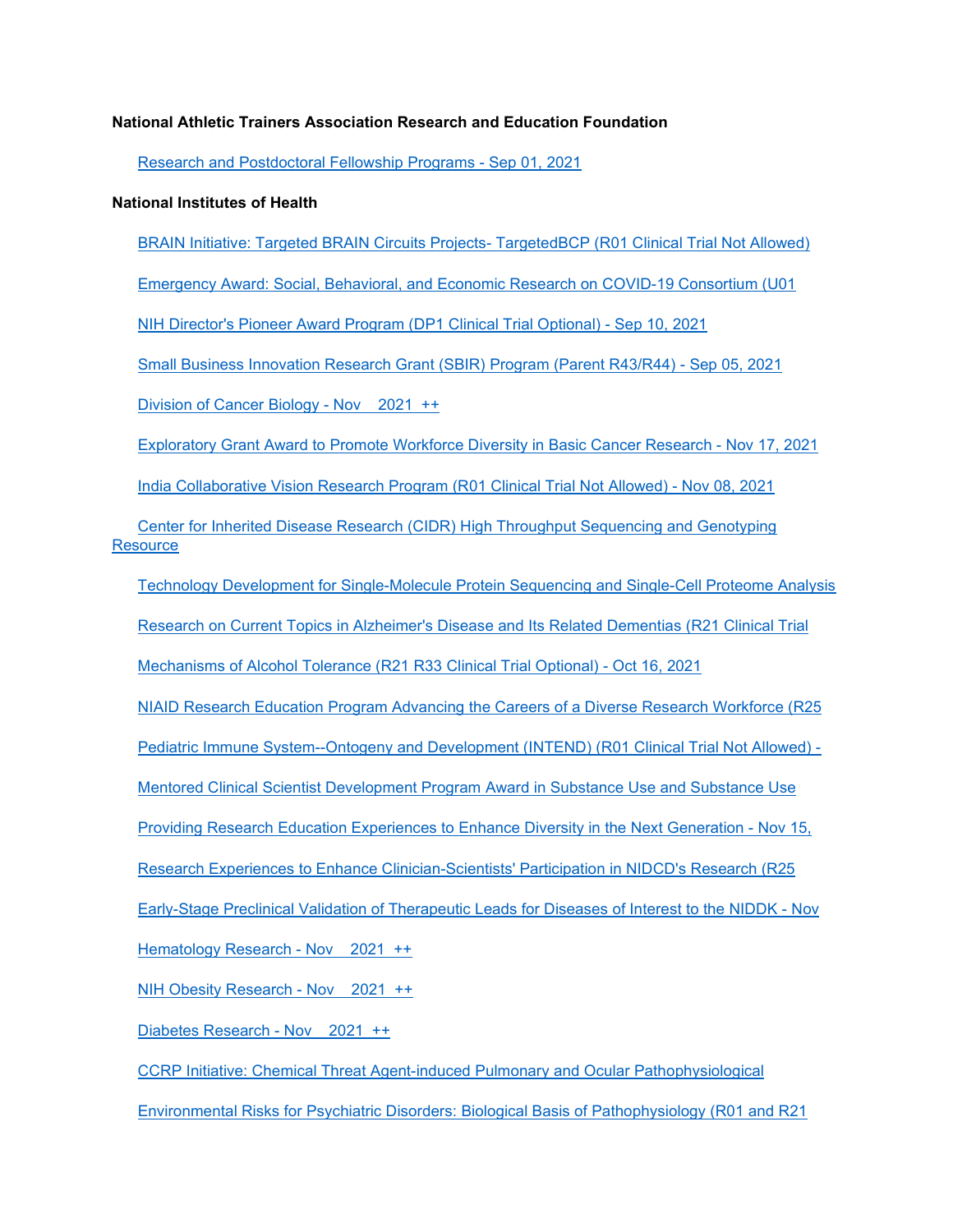[Genetics & Developmental Biology Research -](http://www.aascu.org/grc/gs/print.aspx?rec=82) Nov 2021 ++

[Computationally-Defined Behaviors in Psychiatry \(R21 Clinical Trial Optional\) -](http://www.aascu.org/grc/gs/print.aspx?rec=3479) Nov 01, 2021

[Utilizing Invasive Recording and Stimulating Opportunities in Humans to Advance Neural Circuitry](http://www.aascu.org/grc/gs/print.aspx?rec=3817)

[The Role of Work in Health Disparities in the U.S. \(R01 Clinical Trials Optional\) -](http://www.aascu.org/grc/gs/print.aspx?rec=3776) Oct 05, 2021

[NeuroNEXT Clinical Trials \(U01 Clinical Trial Optional\) -](http://www.aascu.org/grc/gs/print.aspx?rec=3800) Oct 05, 2021

[NINDS Program Project Grant \(P01 Clinical Trial Optional\) -](http://www.aascu.org/grc/gs/print.aspx?rec=3793) Sep 25, 2021

[Joint NINDS/NIMH Exploratory Neuroscience Research Grant \(R21 Clinical Trial Optional\) -](http://www.aascu.org/grc/gs/print.aspx?rec=3806) Oct 16,

[The Intersection of Sex and Gender Influences on Health and Disease \(R01 ClinicalTrial Optional\) -](http://www.aascu.org/grc/gs/print.aspx?rec=3561)

#### **U.S. Department of Defense**

[Medical Technology Enterprise Consortium -](http://www.aascu.org/grc/gs/print.aspx?rec=3322) Nov 2021 ++

## **Science / Technology / Engineering / Math**

**American Association for the Advancement of Science (AAAS)**

[Fellowship Programs -](http://www.aascu.org/grc/gs/print.aspx?rec=1625) Nov 01, 2021 \*\*

#### **American Museum of Natural History**

[Fellowship and Grant Opportunities -](http://www.aascu.org/grc/gs/print.aspx?rec=322) Nov 15, 2021

#### **American Philosophical Society**

[Lewis and Clark Fund for Exploration and Field Research -](http://www.aascu.org/grc/gs/print.aspx?rec=1897) Nov 11, 2021

#### **American Statistical Association**

[ASA/National Agricultural Statistics Service \(NASS\) Fellowship -](http://www.aascu.org/grc/gs/print.aspx?rec=3035) Nov 2021 ++

#### **Center for Advanced Study in the Behavioral Sciences**

[Residential Fellowship Program -](http://www.aascu.org/grc/gs/print.aspx?rec=685) Nov 05, 2021 \*\*

#### **Joint Institute for Laboratory Astrophysics (JILA)**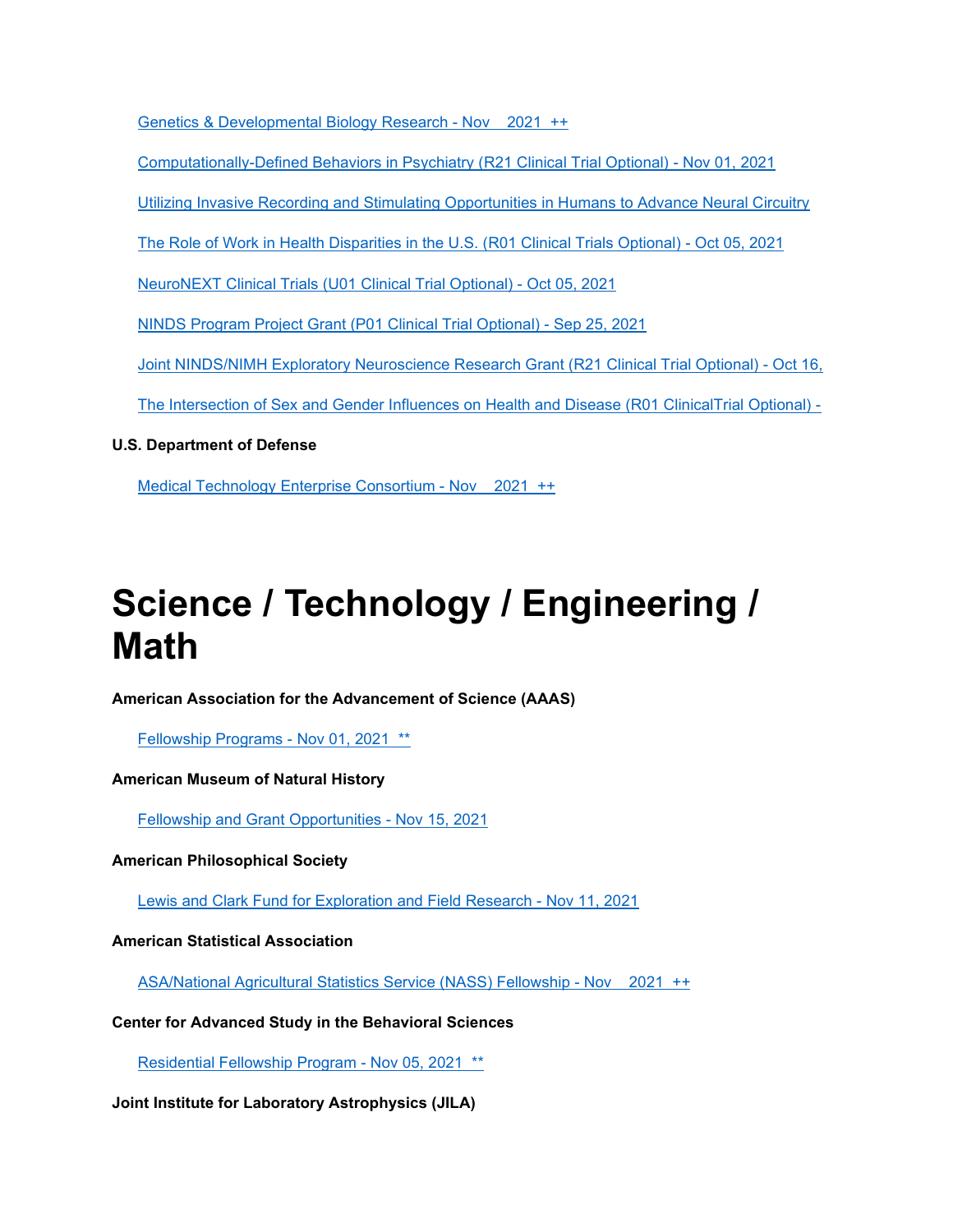[Visiting Scientists Fellowship Program -](http://www.aascu.org/grc/gs/print.aspx?rec=814) Nov 01, 2021

#### **Lalor Foundation**

[Grants and Fellowships -](http://www.aascu.org/grc/gs/print.aspx?rec=278) Nov 01, 2021

#### **Morris Animal Foundation**

[Animal Health Grants -](http://www.aascu.org/grc/gs/print.aspx?rec=1934) Oct 04, 2021

#### **National Geographic Society**

[Grants for Field-Based Scientific Research -](http://www.aascu.org/grc/gs/print.aspx?rec=303) Nov 2021 ++

#### **National Research Council**

[Research Associateship Programs -](http://www.aascu.org/grc/gs/print.aspx?rec=198) Nov 01, 2021

#### **National Science Foundation**

[Collaborative Research in Computational Neuroscience \(CRCNS\) -](http://www.aascu.org/grc/gs/print.aspx?rec=2210) Nov 23, 2021

[Facilitating Research at Primarily Undergraduate Institutions -](http://www.aascu.org/grc/gs/print.aspx?rec=91) Nov 2021 ++

[Predictive Intelligence for Pandemic Prevention Phase I: Development Grants](http://www.aascu.org/grc/gs/print.aspx?rec=3814) (PIPP Phase I) - Oct

[01,](http://www.aascu.org/grc/gs/print.aspx?rec=3814)

[Cyberinfrastructure for Biological Research -](http://www.aascu.org/grc/gs/print.aspx?rec=3436) Nov 2021 ++

[Ecology and Evolution of Infectious Disease \(EEID\) -](http://www.aascu.org/grc/gs/print.aspx?rec=2063) Nov 17, 2021

[Improvements to Biological Field Stations and Marine Labs \(FSML\) -](http://www.aascu.org/grc/gs/print.aspx?rec=611) Nov 2021 ++

[Macrosystems Biology and Early NEON Science -](http://www.aascu.org/grc/gs/print.aspx?rec=2688) Nov 08, 2021

[Plant Biotic Interactions -](http://www.aascu.org/grc/gs/print.aspx?rec=3330) Nov 2021 ++

[Engineering Design and System Engineering \(EDSE\) -](http://www.aascu.org/grc/gs/print.aspx?rec=3360) Nov 2021 ++

[Advanced Technological Education \(ATE\) -](http://www.aascu.org/grc/gs/print.aspx?rec=731) Oct 14, 2021

[Graduate Research Fellowship Program \(GRFP\) -](http://www.aascu.org/grc/gs/print.aspx?rec=266) Oct 18, 2021

[Racial Equity in STEM Education](http://www.aascu.org/grc/gs/print.aspx?rec=3795) (EHR Racial Equity) - Oct 12, 2021

[Louis Stokes Alliances for Minority Participation \(LSAMP\) -](http://www.aascu.org/grc/gs/print.aspx?rec=965) Nov 05, 2021

 [Environmental Convergence Opportunities in Chemical, Bioengineering, Environmental, and](http://www.aascu.org/grc/gs/print.aspx?rec=3778)  **[Transport](http://www.aascu.org/grc/gs/print.aspx?rec=3778)**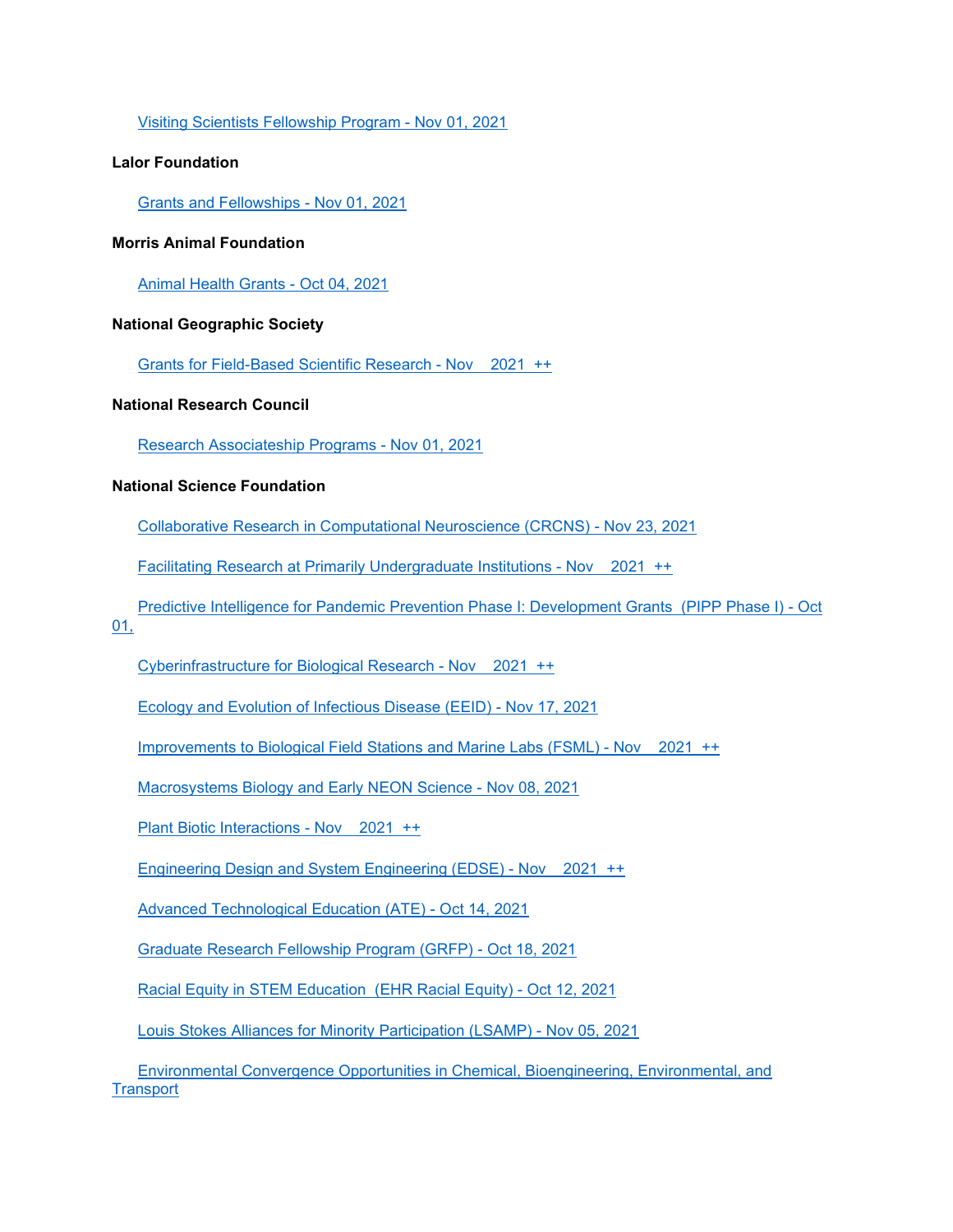[NSF/FDA Scholar-in-Residence at FDA -](http://www.aascu.org/grc/gs/print.aspx?rec=2582) Nov 2021 ++

[Re-entry to Active Research Program \(RARE\) -](http://www.aascu.org/grc/gs/print.aspx?rec=3374) Nov 2021 ++

[Mind, Machine and Motor Nexus -](http://www.aascu.org/grc/gs/print.aspx?rec=3320) Nov 2021 ++

[PFE: Research Initiation in Engineering Formation -](http://www.aascu.org/grc/gs/print.aspx?rec=2687) Nov 09, 2021

[Dynamics of Integrated Socio-Environmental Systems \(DISES\) -](http://www.aascu.org/grc/gs/print.aspx?rec=3491) Nov 15, 2021

[Atmospheric and Geospace Sciences Postdoc Research Fellowships \(AGS-PRF\) -](http://www.aascu.org/grc/gs/print.aspx?rec=2689) Nov 2021 ++

[Tectonics -](http://www.aascu.org/grc/gs/print.aspx?rec=533) Nov 2021 ++

[Ocean Drilling Program -](http://www.aascu.org/grc/gs/print.aspx?rec=92) Nov 2021 ++

[LIGO Research Support -](http://www.aascu.org/grc/gs/print.aspx?rec=3352) Nov 24, 2021

[Advanced Technologies and Instrumentation \(ATI\) -](http://www.aascu.org/grc/gs/print.aspx?rec=173) Nov 15, 2021

[Applied Mathematics -](http://www.aascu.org/grc/gs/print.aspx?rec=160) Nov 15, 2021

[Atomic, Molecular & Optical Physics -](http://www.aascu.org/grc/gs/print.aspx?rec=3351) Theory - Nov 24, 2021

[Atomic, Molecular and Optical Physics -](http://www.aascu.org/grc/gs/print.aspx?rec=3350) Experiment - Nov 24, 2021

[Condensed Matter and Materials Theory \(CMMT\) -](http://www.aascu.org/grc/gs/print.aspx?rec=3280) Nov 2021 ++

[Division of Chemistry: Disciplinary Research Programs](http://www.aascu.org/grc/gs/print.aspx?rec=3813) (CHE-DRP) - Oct 31, 2021

[Gravitational Physics -](http://www.aascu.org/grc/gs/print.aspx?rec=3270) Nov 24, 2021

[Astronomy and Astrophysics Research Grants \(AAG\) -](http://www.aascu.org/grc/gs/print.aspx?rec=181) Nov 15, 2021

[Conferences, Workshops, and Special Meetings in Mathematical Sciences -](http://www.aascu.org/grc/gs/print.aspx?rec=1795) Nov 2021 ++

[Geometric Analysis -](http://www.aascu.org/grc/gs/print.aspx?rec=162) Nov 02, 2021

Topology - [Nov 02, 2021](http://www.aascu.org/grc/gs/print.aspx?rec=165)

[Office of International Science and Engineering \(OISE\) -](http://www.aascu.org/grc/gs/print.aspx?rec=171) Nov 2021 ++

[Antarctic Research -](http://www.aascu.org/grc/gs/print.aspx?rec=108) Nov 2021 ++

[SBE Sciences Postdoctoral Research Fellowships -](http://www.aascu.org/grc/gs/print.aspx?rec=3007) Nov 01, 2021

#### **Partnership for Clean Competition**

[Grants and Fellowships -](http://www.aascu.org/grc/gs/print.aspx?rec=3276) Nov 01, 2021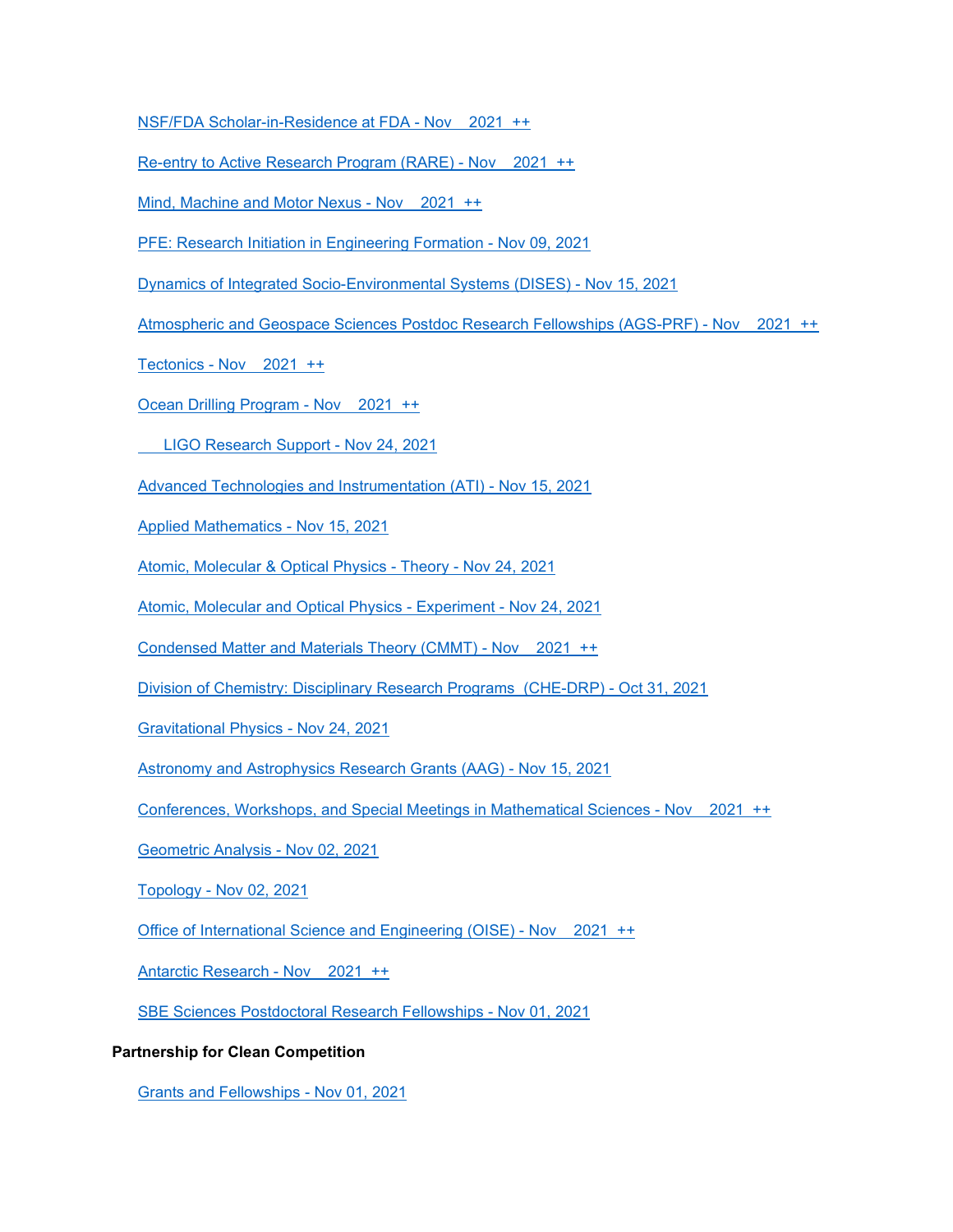#### **Sloan (Alfred P.) Foundation**

[Sloan Research Fellowships -](http://www.aascu.org/grc/gs/print.aspx?rec=101) Sep 15, 2021

#### **U.S. Department of Agriculture**

[Rural Energy for America Program \(REAP\) -](http://www.aascu.org/grc/gs/print.aspx?rec=3303) Nov 01, 2021

#### **U.S. Department of Commerce**

[Climate Programs -](http://www.aascu.org/grc/gs/print.aspx?rec=1213) Oct 18, 2021

#### **U.S. Department of Defense**

[Assured and Trusted Microelectronics Solutions \(ATMS\) -](http://www.aascu.org/grc/gs/print.aspx?rec=3371) Nov 2021 ++

[Defense Established Program to Stimulate Competitive Research \(DEPSCoR\) -](http://www.aascu.org/grc/gs/print.aspx?rec=3807) Sep 20, 2021

[National Defense Science and Engineering Graduate Fellowship -](http://www.aascu.org/grc/gs/print.aspx?rec=1094) Nov 30, 2021

[ONR: Mathematical, Computer and Information Sciences Research -](http://www.aascu.org/grc/gs/print.aspx?rec=203) Nov 2021 ++

#### **U.S. Department of Energy**

[Integrated University Program \(IUP\) Scholarship and Fellowship Support -](http://www.aascu.org/grc/gs/print.aspx?rec=3218) Nov 2021 ++

[Advanced Manufacturing Office -](http://www.aascu.org/grc/gs/print.aspx?rec=3639) Sep 10, 2021

[Office of Science Graduate Student Research -](http://www.aascu.org/grc/gs/print.aspx?rec=2522) Nov 2021 \*\*

#### **U.S. Department of Homeland Security**

[STEM Internships and Fellowships -](http://www.aascu.org/grc/gs/print.aspx?rec=2196) Nov 2021 ++

#### **U.S. Department of the Interior**

[Environmental Studies Program \(ESP\) -](http://www.aascu.org/grc/gs/print.aspx?rec=382) Nov 2021 ++

#### **U.S. Environmental Protection Agency**

[Supporting Anaerobic Digestion In Communities -](http://www.aascu.org/grc/gs/print.aspx?rec=3789) Oct 07, 2021

#### **U.S. Nuclear Regulatory Commission**

[Nuclear Education Program -](http://www.aascu.org/grc/gs/print.aspx?rec=2527) Faculty Development - Oct 04, 2021

Nuclear Education Program - [Scholarship and Fellowship Grant -](http://www.aascu.org/grc/gs/print.aspx?rec=2528) Oct 04, 2021

#### **U.S.-Israel Binational Science Foundation**